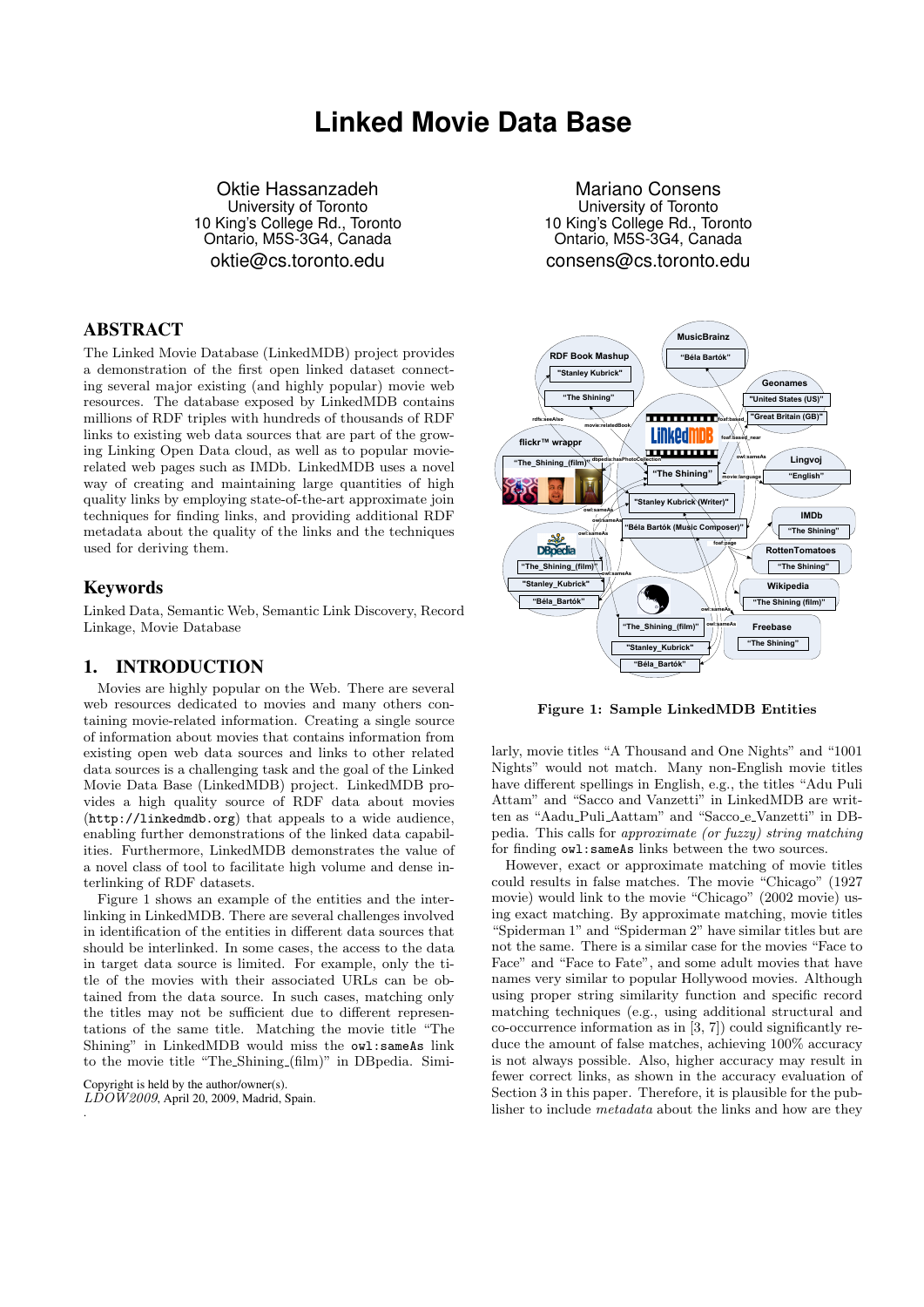| Total number of triples             | 3,579,616 |
|-------------------------------------|-----------|
| Number of interlinks to LOD cloud   | 162.199   |
| Number of links to movie websites   | 271,671   |
| Number of entities in Linked $MDB1$ | 233.103   |

Table 1: Overall Statistics

are obtained. This approach has several advantages. The users will be able to determine the type of the links and level of accuracy depending on the application. Furthermore, this will facilitate the process of judging the quality of the links by the users and therefore allowing the users to only judge the quality of the links as opposed to User Contributed Interlinking [6].

In this paper, we present an overview of the movie data triplification effort showcased in LinkedMDB (Section 2). We then overview the interlinking of the data sources (Section 3), and provide a brief overview the approximate string matching techniques used for link discovery in relational data and present an evaluation of the performance of some of the techniques in LinkedMDB (Section 4). The need for linkage metadata and our approach for providing such data in LinkedMDB is discussed (Section 5). We conclude the paper by a brief discussion of a few future directions (Section 6).

# 2. TRIPLIFICATION OF MOVIE DATA

### 2.1 Data sources

Currently there are several sources of information on the web of documents:

- IMDb is the biggest database of movies on the Web that provides a huge variety of up-to-date information about movies. Although IMDb data is available for download and personal use, it is strongly protected by copyright laws. Although we did transform the IMDb data to RDF, we could not get permission for publishing it and therefore our implementation does not include any information from IMDb although we include external links to IMDb pages whenever possible..
- FreeBase is an open, shared database of the world's knowledge. The "film" category of freebase is one of the biggest and most complete domains in this database with more than 38,000 movies and thousands of other data items related to movies. Freebase has open data and has recently made its data available for download. Therefore, we use freebase as the nucleus of our database, although we do not limit our data source to the information available on freebase.
- OMDB is another open data source of movies. The dataset currently contains information about more than 9,000 movies, and its data is available for public use.
- DBpedia (Wikipedia) Movies: DBpedia contains a huge amount of information about more than 36,000 movies and thousands of related data items. We provide owl:sameAs links to DBpedia. Apart from extra information available in freebase such as movie characters and many other user-contributed data, we hope to serve additional information about movies and links to other data sources. This can be achieved due to the fact

| Entity            | $\overline{\text{Count}}$ |
|-------------------|---------------------------|
| Film              | 38,064                    |
| Actor             | 29,361                    |
| Director          | 8,367                     |
| Writer            | 12,990                    |
| Producer          | 9,637                     |
| Music Contributor | 3,995                     |
| Cinematographer   | 2,169                     |
| Interlink         | 162,199                   |
|                   |                           |

Table 2: Sample Entities

that unlike DBpedia, our database is specifically designed for movie data and also our information is not limited to that available on Wikipedia articles.

- RottenTomatoes.com is another movie website with information about movies. RottenTomatoes data is not available for download and public use, however, we include foaf:page links to RottenTomatoes website as well.
- Stanford Movie Database is a free database of movie information initially provided as a real test data for students. This database is relatively old, last updated in November 1999. Therefore it includes only a few data items that are not present in FreeBase. We however plan to extend our database with the additional information that can be obtained from this source.

### 2.2 Entities and Facts

Our database currently contains information about several entities including but not limited to movies, actors, movie characters, directors, producers, editors, writers, music composers and soundtracks, movie ratings and festivals. Table 2 shows the statistics for major entities in Linked-MDB. A list of all entities and facts in LinkedMDB will be made available in the extended version of this paper.

### 3. INTERLINKING DATA SOURCES

LinkedMDB provides links to several Linking Open Data (LOD) cloud datasets. Among these links are links to DBpedia, YAGO, flickr-wrapper, Geonames and lingvoj. Moreover, several data items are linked to external web pages such as pages on freebase, IMDb, OMDB, RottenTomotoes and Wikipedia.

LinkedMDB is connected to the following LOD data sources:

- DBpedia/YAGO: Apart from the movie titles, person names (such as actors, writers and composers) are linked the related resources in DBpedia and YAGO data sources with owl:sameAs links.
- Geonames: We interlink the countries of the movies to Geonames dataset by foaf:based near type of links. This is done by matching name of the countries in the two datasets. These links could be extended by matching featured locations of the movies to Geonames items.
- FlickrWrapper: The moviess are linked to their photo collections using FlickrWrapper web service. These links are derived from the corresponding DBpedia URIs of the movies.
- RDF book mashup: Movies are linked to their related stories.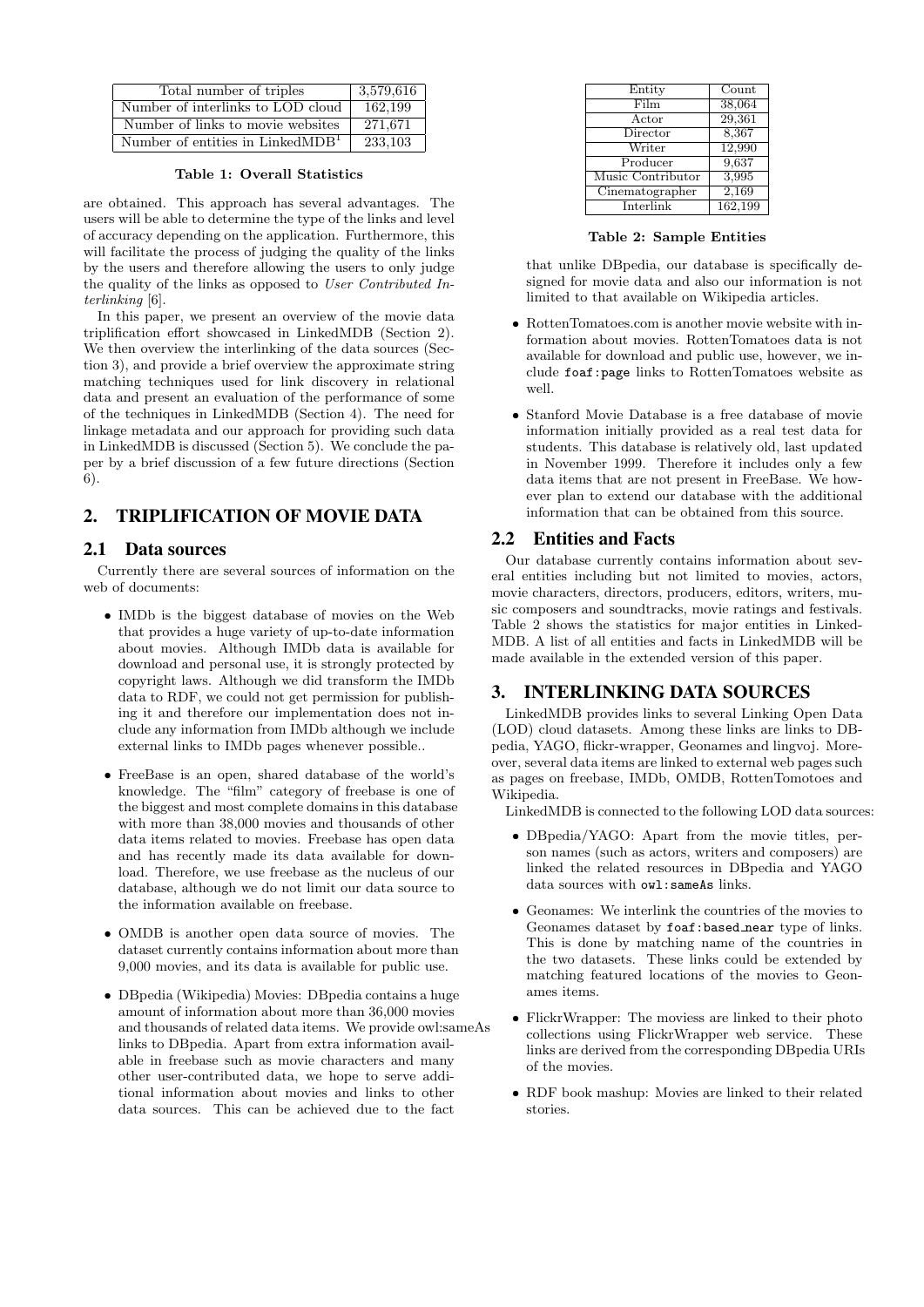| Target                    | Type                                  | Count   |
|---------------------------|---------------------------------------|---------|
| DBpedia                   | ovl:sameAs                            | 30,354  |
| YAGO                      | ovl:sameAs                            | 30,354  |
| flickr wrappr             | DBpedia:hasPhotoCollection            | 30,354  |
| RDF Book Mashup (Books)   | $\overline{\text{movie:relatedBook}}$ | 700     |
| RDF Book Mashup (Authors) | rdfs:seeAlso                          | 12,990  |
| MusicBrainz               | ov1: sameAs                           | 2,207   |
| GeoNames                  | foaf:based_near                       | 27,272  |
| GeoNames                  | ovl:sameAs                            | 272     |
| lingvoj                   | movie: language                       | 28,253  |
| IMD <sub>b</sub> ,        |                                       |         |
| <b>RottenTomatoes</b>     | foaf:page                             | 271,671 |
| Freebase.com              |                                       |         |

Table 3: Interlinking Statistics

- Musicbrainz: Music composers and soundtracks are linked to muzicbrainz.
- Revyu.com: Movie reviews on Revyu can be linked to movies (and vice versa).

Apart from links to LOD datasets, we also have setup foaf: page links to external webpages:

- Freebase.com pages.
- IMDb.com movies and actor profiles.
- RottenTomatoes.com movie information and reviews.

Other potential links include links to external webpages from OMDB, boxoffice and movie show-times website and also homepages of the movies.

## 4. APPROXIMATE STRING MATCHING FOR LINK DISCOVERY

As mentioned earlier, link discovery often requires approximate matching of strings. In LinkedMDB, several links to other data sources are found using string matching. In this Section, we first briefly overview a set of string similarity functions and state-of-the art approximate string join techniques that are used (or can be used) in link discovery in LinkedMDB and similar link discovery settings. We then present the results of the evaluation of the quality of the links found using different similarity functions.

#### 4.1 String Similarity Measures

There exists a wide variety of similarity functions for comparing similarity of the strings. The similarity measures we discuss here share one or both of the following properties:

- High scalability: There are various techniques proposed in the literature as described in Section 4.2 for enhancing the performance of the similarity join operation using q-grams along with these measures.
- High accuracy: Previous work has proved that in most scenarios these measures perform better or equally well in terms of accuracy comparing with other string similarity measures. Specifically, these measures have shown good accuracy in name-matching tasks [4] or in approximate selection [5].

Let  $r$  be the set of q-grams (i.e., sequences of length  $q$  of consecutive characters of a string) in string record  $r$ . For example, for  $r = 'dblab', r = {'d', 'db', 'b', 'l', 'la', 'ab', 'b'}$ for tokenization using 2-grams . In certain cases, a weight may be associated with each token.

### *4.1.1 Edit Similarity*

Edit distance between two string records  $r_1$  and  $r_2$  is defined as the transformation cost of  $r_1$  to  $r_2$ ,  $tc(r_1, r_2)$ , which is equal to the minimum cost of edit operations applied to  $r_1$  to transform it to  $r_2$ . Edit operations include character copy, insert, delete and substitute. The edit similarity is defined as:

$$
sim_{edit}(r_1, r_2) = 1 - \frac{tc(r_1, r_2)}{\max\{|r_1|, |r_2|\}}
$$
 (1)

There is a cost associated with each edit operation. There are several cost models proposed for edit operations for this measure. In the most commonly used measure called Levenshtein edit distance, which we will refer to as edit distance in this paper, uses unit cost for all operations except copy which has cost zero.

#### *4.1.2 Jaccard and WeightedJaccard*

Jaccard similarity is the fraction of tokens in  $r_1$  and  $r_2$ that are present in both. Weighted Jaccard similarity is the weighted version of Jaccard similarity, i.e.,

$$
sim_{WJaccard}(r_1, r_2) = \frac{\sum_{t \in \mathbf{r}_1 \cap \mathbf{r}_2} w_R(t)}{\sum_{t \in \mathbf{r}_1 \cup \mathbf{r}_2} w_R(t)}
$$
(2)

where  $w(t, R)$  is a weight function that reflects the commonality of the token  $t$  in the relation  $R$ . We choose RSJ (Robertson-Sparck Jones) weight for the tokens which was shown to be more effective than the commonly-used Inverse Document Frequency (IDF) weights [5]:

$$
w_R(t) = \log\left(\frac{N - n_t + 0.5}{n_t + 0.5}\right) \tag{3}
$$

where  $N$  is the number of tuples in the base relation  $R$  and  $n_t$  is the number of tuples in R containing the token t.

#### *4.1.3 Measures from IR*

A well-studied problem in information retrieval is that given a query and a collection of documents, return the most relevant documents to the query. In the measures in this part, records are treated as documents and q-grams are seen as words (tokens) of the documents. Therefore same techniques for finding relevant documents to a query can be used to return similar records to a query string. In the rest of this section, we present three measures that previous work has shown their higher performance for approximate selection problem [5].

Cosine  $w/tf$ -idf The *tf-idf cosine* similarity is a well established measure in the IR community which leverages the vector space model. This measure determines the closeness of the input strings  $r_1$  and  $r_2$  by first transforming the strings into unit vectors and then measuring the angle between their corresponding vectors. The cosine similarity with tf-idf weights is given by:

$$
sim_{Cosine}(r_1, r_2) = \sum_{t \in \mathbf{r}_1 \cap \mathbf{r}_2} w_{r_1}(t) \cdot w_{r_2}(t) \tag{4}
$$

where  $w_{r_1}(t)$  and  $w_{r_2}(t)$  are the normalized tf-idf weights for each common token in  $r_1$  and  $r_2$  respectively. The normalized  $tf-idf$  weight of token t in a given string record r is defined as follows: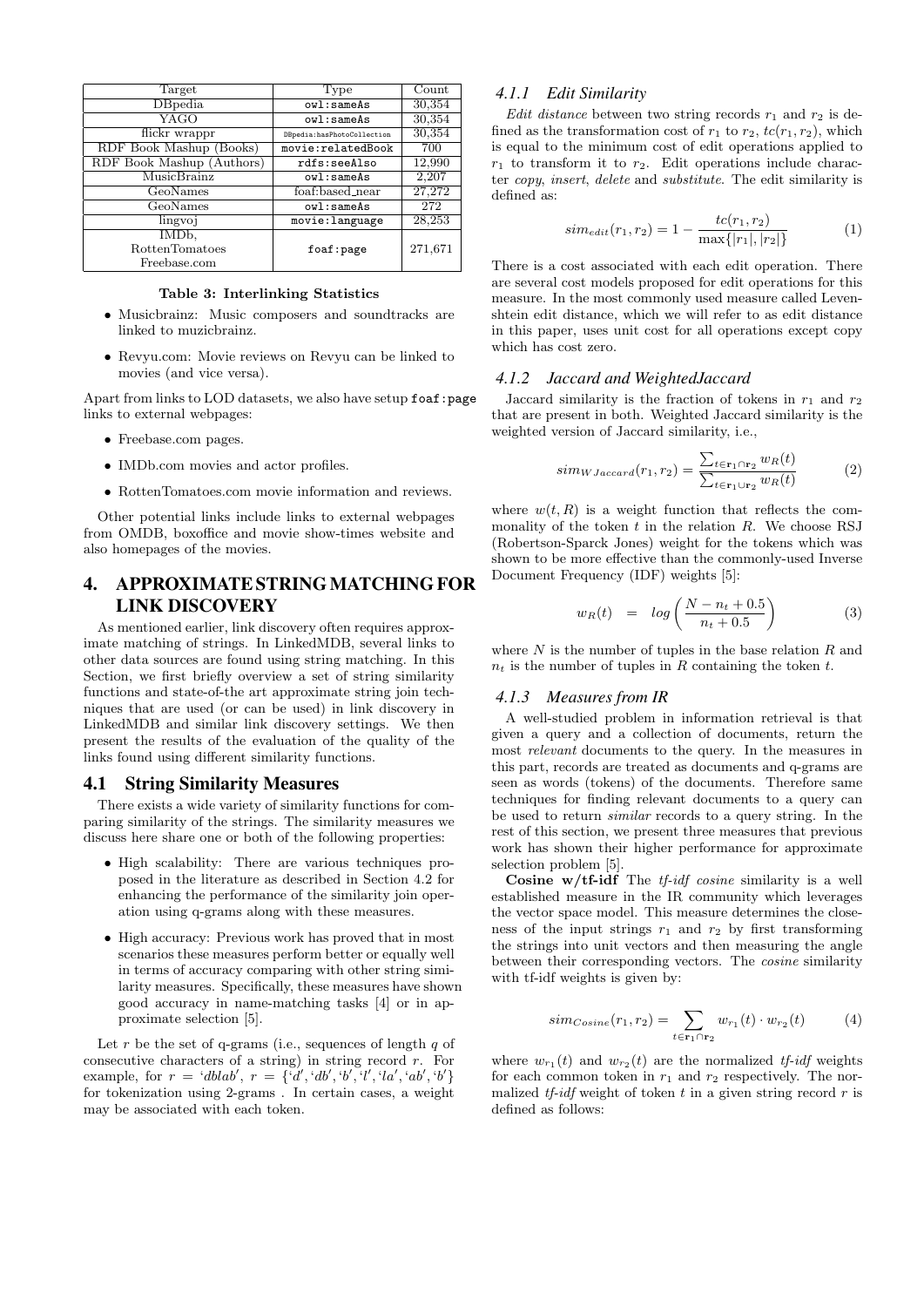$$
w_r(t) = \frac{w'_r(t)}{\sqrt{\sum_{t' \in \mathbf{r}} w'_r(t')^2}} \quad , \quad w'_r(t) = t f_r(t) \cdot idf(t)
$$

where  $tf_r(t)$  is the term frequency of token t within string r and  $\textit{idf}(t)$  is the inverse document frequency with respect to the entire relation R.

#### *4.1.4 BM25*

The BM25 similarity score for a query  $r_1$  and a string record  $r_2$  is defined as follows:

$$
sim_{BM25}(r_1, r_2) = \sum_{t \in \mathbf{r}_1 \cap \mathbf{r}_2} \hat{w}_{r_1}(t) \cdot w_{r_2}(t) \tag{5}
$$

where

$$
\hat{w}_{r_1}(t) = \frac{(k_3+1) \cdot t f_{r_1}(t)}{k_3 + t f_{r_1}(t)}
$$
  

$$
w_{r_2}(t) = w_R^{(1)}(t) \frac{(k_1+1) \cdot t f_{r_2}(t)}{K(r_2) + t f_{r_2}(t)}
$$

and  $w_R^{(1)}$  is the RSJ weight:

$$
w_R^{(1)}(t) = \log\left(\frac{N - n_t + 0.5}{n_t + 0.5}\right)
$$

$$
K(r) = k_1 \left((1 - b) + b \frac{|r|}{avg_{rl}}\right)
$$

where  $tf_r(t)$  is the frequency of the token t in string record r, |r| is the number of tokens in r,  $avg_{rl}$  is the average number of tokens per record, N is the number of records in the relation  $R$ ,  $n_t$  is the number of record containing the token t and  $k_1$ ,  $k_3$  and b are set of independent parameters. We set these parameters as described in [5] where  $k \in [1, 2]$ ,  $k_3 = 8$  and  $b \in [0.6, 0.75]$ .

#### *4.1.5 Hidden Markov Model*

The approximate string matching could be modeled by a discrete Hidden Markov process which has shown better performance than Cosine w/tf-idf in the IR literature, and high accuracy and running time for approximate selection [5]. The HMM similarity function accepts two string records  $r_1$  and  $r_2$  and returns the probability of generating  $r_1$  given  $r_2$  is a similar record:

$$
sim_{HMM}(r_1, r_2) = \prod_{t \in \mathbf{r}_1} (a_0 P(t|GE) + a_1 P(t|r_2)) \tag{6}
$$

where  $a_0$  and  $a_1 = 1 - a_0$  are the transition states probabilities of the Markov model and  $P(t|GE)$  and  $P(t|r_2)$  is given by:

$$
P(t|r_2) = \frac{\text{number of times } t \text{ appears in } r_2}{|\mathbf{r}_2|}
$$

$$
P(t|GE) = \frac{\sum_{r \in R} \text{number of times } t \text{ appears in } r}{\sum_{r \in R} |\mathbf{r}|}
$$

### 4.2 Approximate String Join Techniques

An advantage of the similarity predicates described above is that they can be implemented declaratively using standard SQL queries over any relational DBMS. This is in particular useful considering the fact that many existing linked data sources are published using linked data publication

tools that operate over relational data sources, such as D2R server, Triplify or OpenLink Vituoso. Some of the similarity predicates can be made scalable to huge web data sources using some of the specialized, high performance, approximate join algorithms. Specifically, Enumeration (Enum) and Weighted Enumeration (WtEnum) signature generation algorithm can be used to significantly improve the running time of the join with Jaccard and weighted Jaccard predicates [1]. In addition, novel indexing and optimization techniques can be utilized to make the join even faster [2].

#### 4.3 Evaluation

In this Section, we provide a summary of the evaluation of the accuracy of the linkage in only one of the linkage scenarios. More detailed comparison of the techniques in other scenarios (including other type of links such as rdfs:seeAlso links) will be made available in the extended version of this paper.

#### *4.3.1 Matching Algorithm for* owl:sameAs *Links*

In order to match movie titles between two sources to discover  $ov1:$  sameAs links, we perform the following steps:

- We choose one source as the base source and the other as query source. We pre-process the base source to calculate weights.
- For each string in the query source, we find all those strings in the base source which have similarity score above a threshold  $\theta$  by performing an approximate selection.
- If there is only one string matched, then we output the query and base strings as certain matches. If there is more than one string or no string with similarity score above  $\theta$  with the query string, then we do not output a match for the query string.

#### *4.3.2 Accuracy Results*

In our experiments we used  $q = 2$  for generating q-grams as it showed better performance comparing with other values of q. Here, we present brief accuracy results for matching movie titles from DBpedia to movie titles in our database. We matched 38,064 movie titles in our database with 25,424 movie titles from DBpedia using the similarity predicates described above. We need to inspect different thresholds to see find the optimal threshold. Table 4 shows the number of matches obtained with different values of threshold as well as the accuracy obtained. Note that accuracy reported is the precision of the links, i.e., percentage of the output links that are correct. The recall is hard to find since the correct number of matches is not known. However, the number of links returned reflects the value of recall. The ground truth is obtained by manually finding all the rules for matching in this scenario. For example, all underscores are replaced with whitespaces, and the substring "(film)" is removed from the DBpedia movie titles. These rules themselves are discovered by running the similarity join and manually inspecting thousands of the links returned.

The results in Table 4 show that the weighted Jaccard similarity outperforms other predicates in this scenario in terms of the number of correct links found. Based on these results we chose threshold  $\theta = 0.7$  with weighted Jaccard similarity for the existing links in our database.